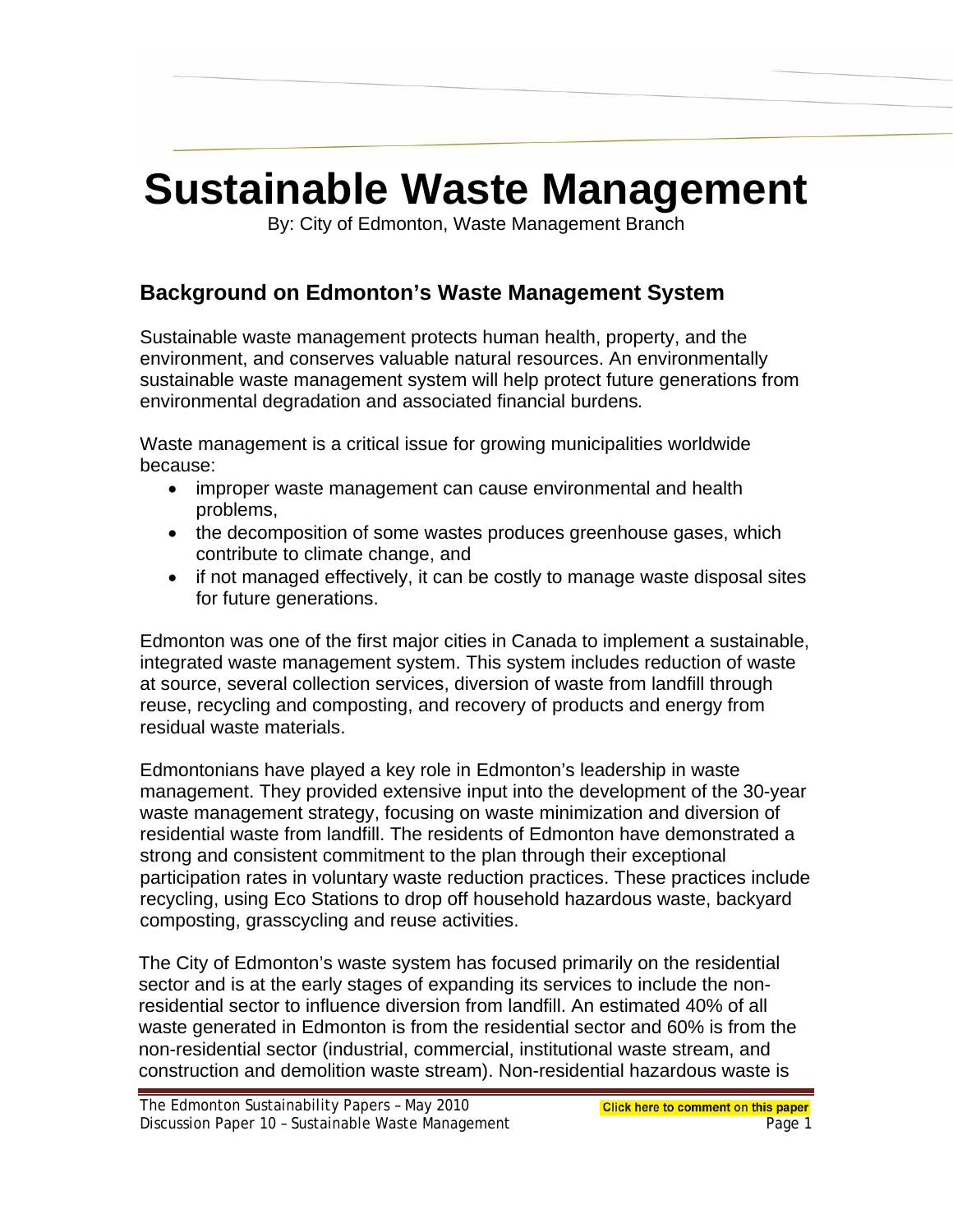managed under Federal and Provincial legislation and regulation. The City has no active role in the collection or treatment of non-residential hazardous waste.

Composition of Edmonton's residential waste is shown below, as well as estimated waste composition for ICI and C&D streams for the Province of Alberta.



## Waste Composition in Edmonton (after Recycling)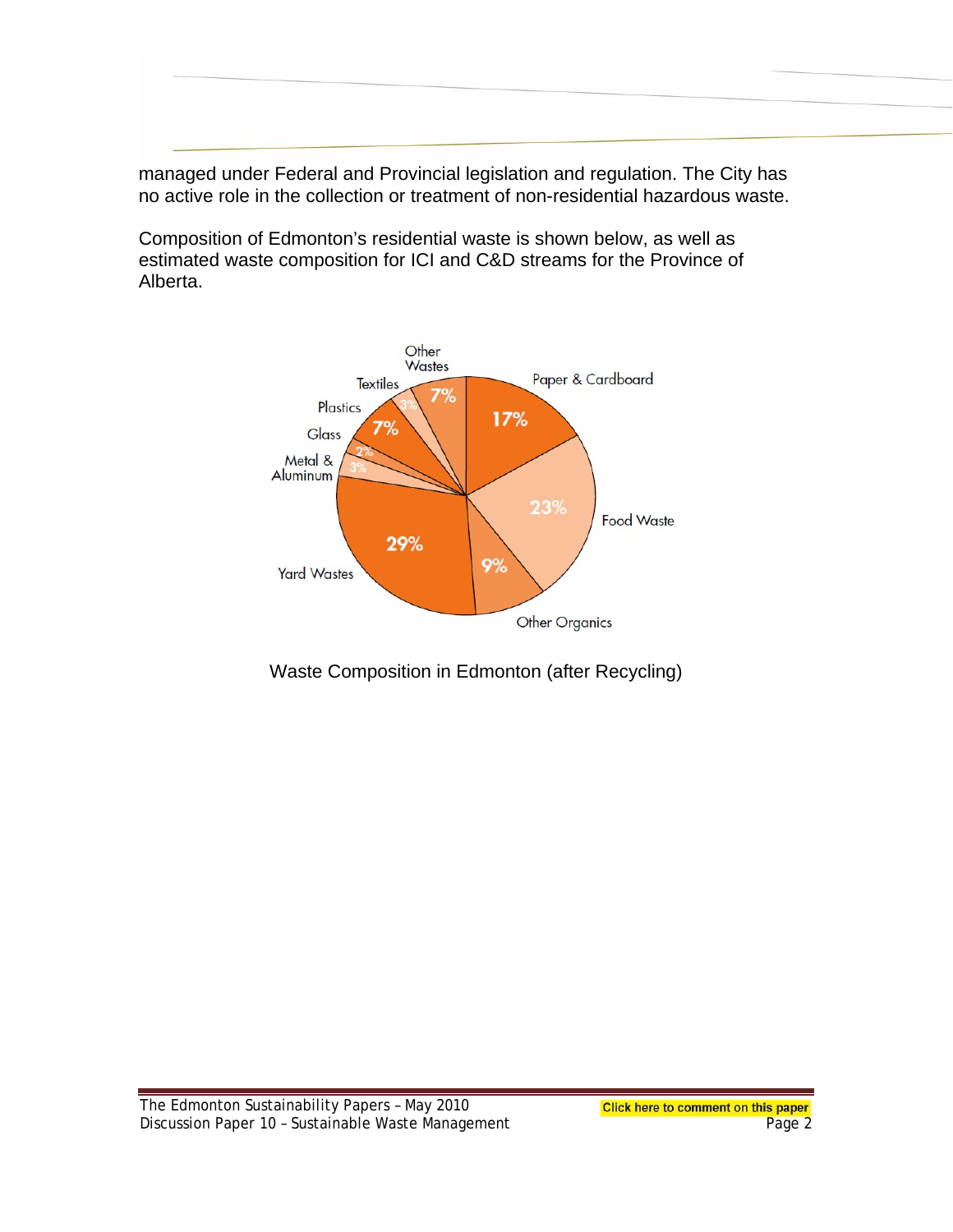

#### ICI Waste Composition in the Province of Alberta in 2002



#### C&D Waste Composition in the Province of Alberta in 2002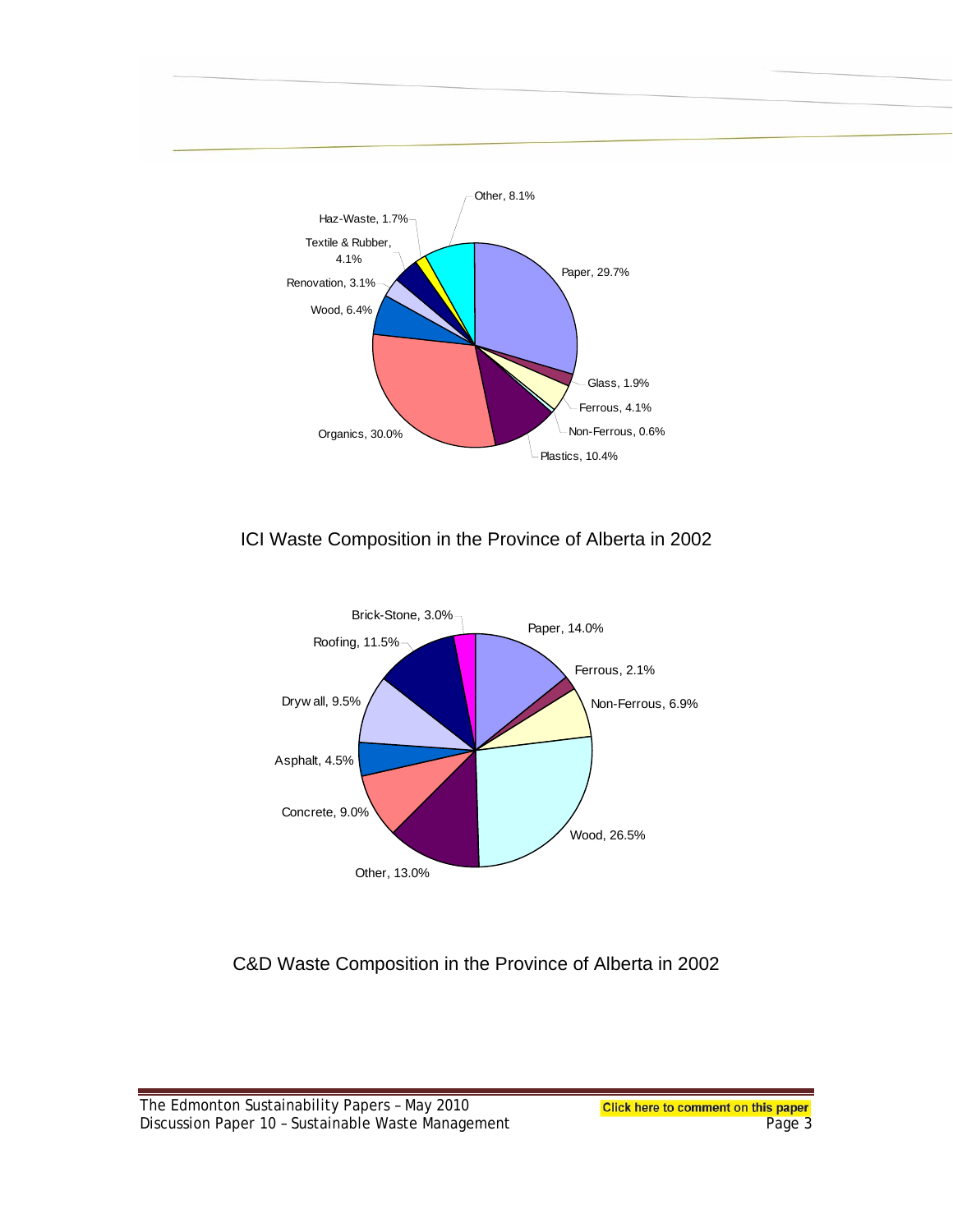#### Diversion from Landfill

Edmonton's current commitment is 60% diversion of residential waste from landfill. This is accomplished through recycling (approximately 20%), municipal composting (approximately 35%) and an additional 5% waste reduction practiced by residents through composting, grasscycling and reuse. This is two times the Canadian average waste diversion rate of 29% based on 2006 data.

The City's target for landfill diversion by 2013 is 90%. This ambitious target is expected to be achieved in 2013 through the operation of a waste-to-biofuels facility. This facility will process non-recyclable and non-compostable waste and convert it to methanol and ethanol. This facility will be the first municipal waste-tobiofuels facility that accepts processed mixed residential waste. (Visit [www.edmontonbiofuels](http://www.edmontonbiofuels/) )

While some ICI and C&D waste comes to the Edmonton Waste Management Centre (EWMC), the majority is hauled to privately owned landfills in the capital region, making it difficult to estimate the total volumes and diversion rates for Edmonton. It is estimated that approximately 10% to 15% of C&D waste is currently recycled in Alberta. The latest available national data from 2006 by Environment Canada show a waste diversion rate of MSW, including residential, ICI, and C&D waste streams of 22%.

## **Policies, Strategies and Actions**

Edmonton's waste management system has evolved from one that was largely focused on burying waste in landfill, to today's highly integrated, sustainable system that can divert 60% of residential waste from landfill and is focused on resource recovery. Through extensive public input processes, residents articulated a desire for a more environmentally sound, yet convenient and affordable solution. These demands influenced the existing 30-year waste management strategic plan with a goal of environmental sustainability.

The Plan balances social, economic, political, governance, environmental and technical considerations. Because of its long-term outlook, it also provides a method of controlling inevitable future costs of managing waste from a growing city.

Edmonton's position as a leader in urban waste solutions is guided by:

1) The Waste Management Policy (approved by City Council in 2007)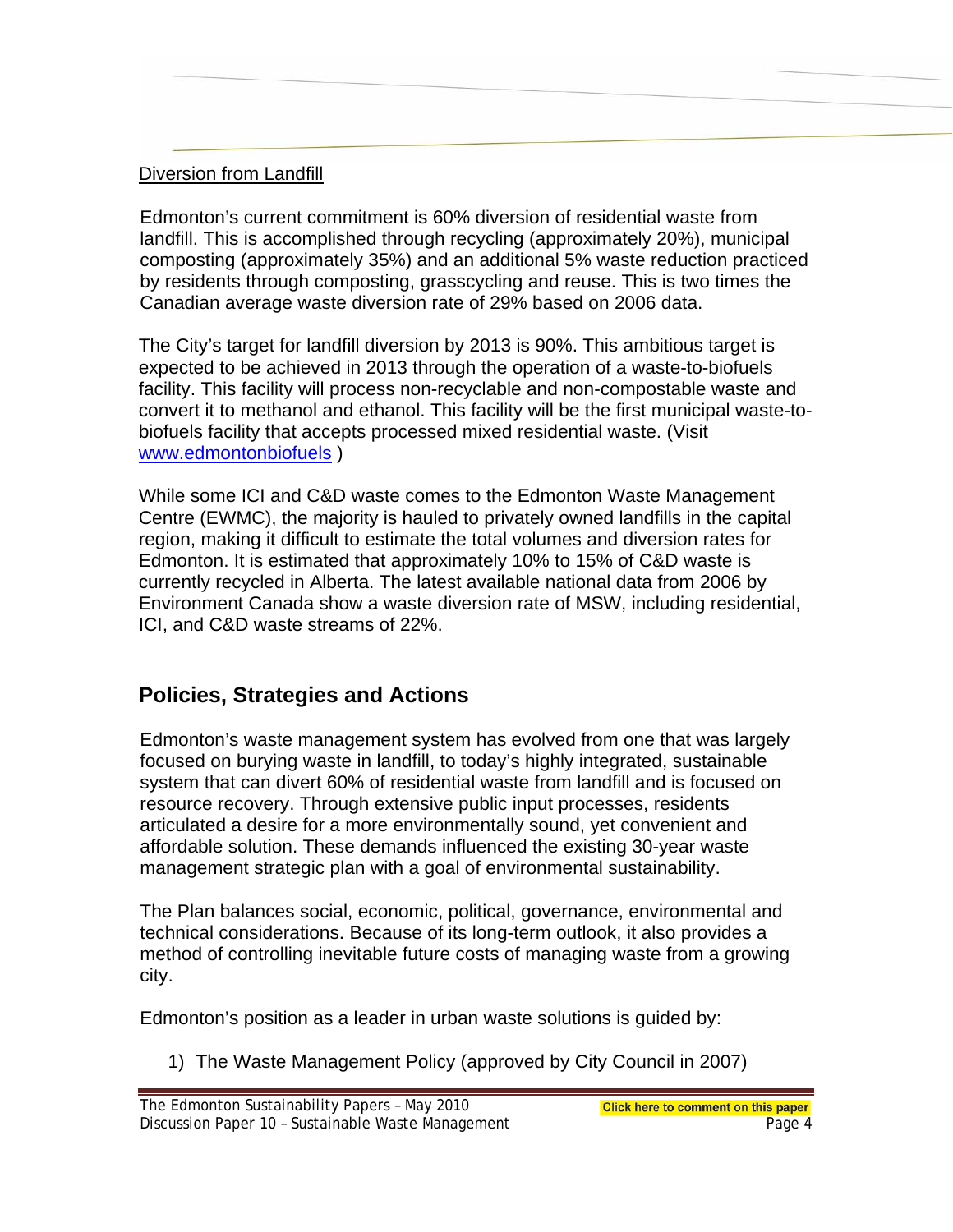- 2) The Waste Management Strategic Plan (approved by City Council in 1994 and updated in 2008)
- 3) Ongoing input from residents
- 4) City Council and Council committees
- 5) The Waste Management Bylaw 13777.

The policy, the strategic plan update and the Bylaw are available at www.edmonton.ca/waste.

Focused on reducing overall production of waste, the City of Edmonton has implemented the following activities into its Waste Management system:

- Reuse Centre and reuse education The Reuse Centre received 119 tonnes of material in 2009; 95% of material is reused or recycled
- School tours, presentations and resources provided to almost 17,000 students and teachers each year
- Volunteer programs approximately 350 volunteers provide a minimum 5,000 volunteer hours to the Branch at the Reuse Centre and as Master Composter/Recycler volunteers each year.
- Compost demonstration site and workshops at the John Janzen Nature Centre open to all residents in both single family and multi-family sectors
- Various outreach and social marketing programs designed to increase participation in sustainable waste practices such as grasscycling and at home composting.

Key components of Edmonton's Waste Management system focusing on recycling and other resource conservation activities are:

- Convenient recycling programs (blue bag for single family households, blue bins for multi-family households, and recycling depots for all residents)
- Eco Stations 3 existing Eco Stations and 1 in planning stage for drop-off of household hazardous waste, electronics, bulky waste and recyclables
- Big Bin Events 12 community events for drop-off of large bulky items and ewaste
- Materials Recovery Facility for sorting recyclables and preparing material for market
- Integrated Processing and Transfer Facility where all residential waste and some commercial waste is sorted into 4 streams: composting, some recycling, transfer to landfill and future processing of waste for the biofuels facility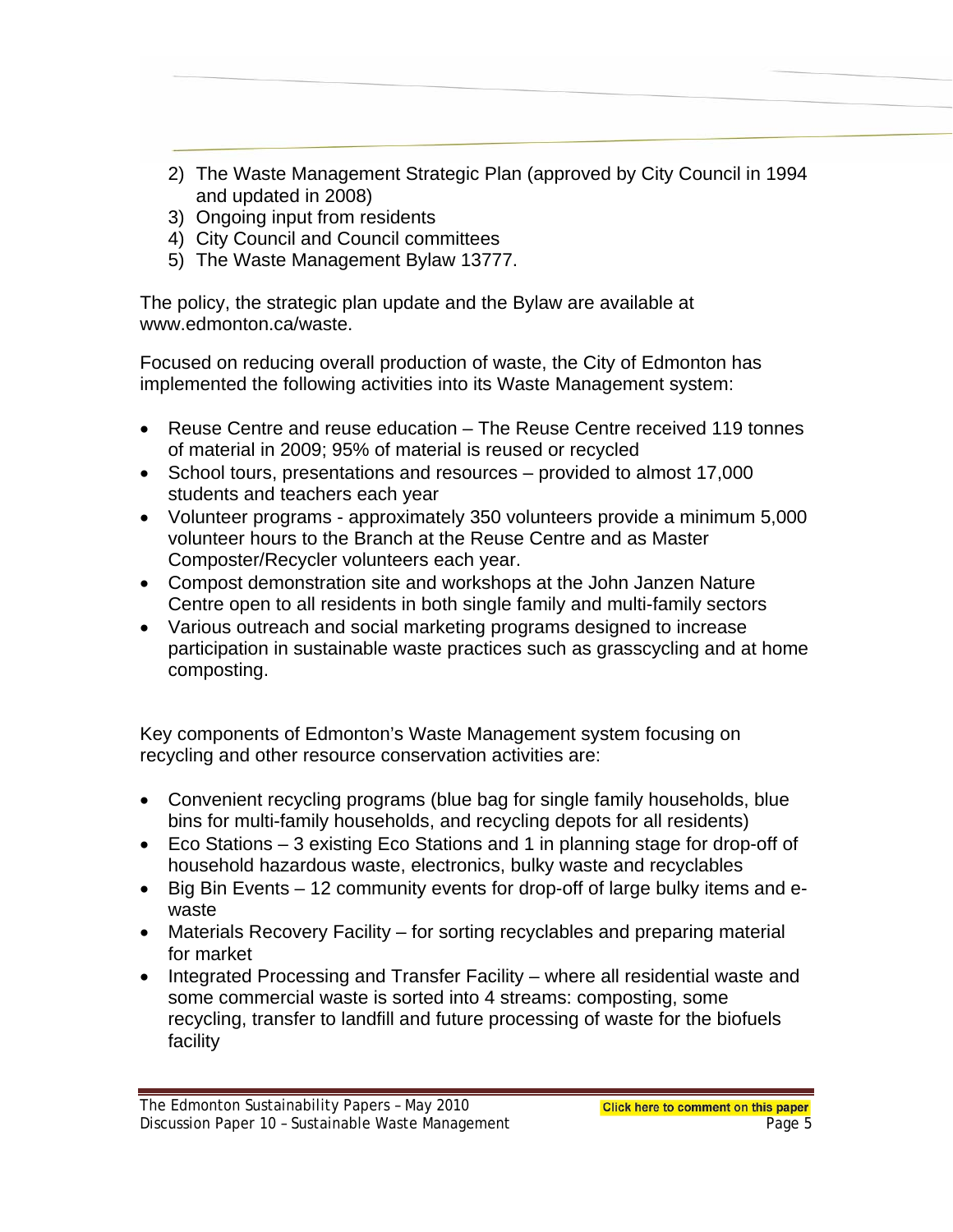- Edmonton Composting Facility where the composting (organic) stream sorted at the Integrated Processing Transfer Facility is converted to compost
- Electronics and Electrical Recycling a partnership with Global Electric and Electronic Processing (GEEP), where all Edmonton's electronic and electrical waste consumer items can be recycled
- Research and Development through continued support of the Edmonton Waste Management Centre of Excellence.

A 2009 survey of Edmonton residents found:

- 89% participation in Blue Bag recycling
- 80% awareness of Eco Stations to dispose of hazardous waste
- 29% of single family residents participate in backyard composting
- 36% of single family residents participate in grasscycling

#### Other Sustainability Initiatives

- Landfill gas recovery: Since 1992, enough landfill gas from the Clover Bar Landfill is captured each year to satisfy the electricity demands of approximately 4,600 homes. In 2009, 146,045 tonnes of CO2 equivalent emissions were captured - equivalent to removing approximately 36,000 cars from the road for one year. The Clover Bar Landfill is the only landfill site in Alberta that recovers gas and converts it to electricity.
- The City monitors the groundwater and landfill gas emissions at the Clover Bar Landfill and 2 former landfills, Millwoods Golf Course and Rundle Golf Course. Edmonton was one of the early municipalities in Canada to start environmental monitoring of landfills.
- Leachate Treatment: Treating leachate, the contaminated water that settles to the bottom of a landfill, is an important part of an environmentally sound municipal waste management system. The Clover Bar Landfill was built with a compacted clay liner to contain leachate and collection pipes to draw it out. The leachate is pumped to the LeachateTreatment Plant where it is processed for disposal in the City's municipal sewage system.
- Environmental Management System: In 2006, the Waste Management Branch of the City of Edmonton received ISO 14001:2004 Certification for its Environmental Management System, called Enviso. The ISO 14001 framework provides a tool to systematically manage the environmental impacts of its operations. Enviso helps the City to recognize and control environmental risks, conserve materials, energy and other resources even more; and foster a greater awareness of environmental issues among employees and stakeholders.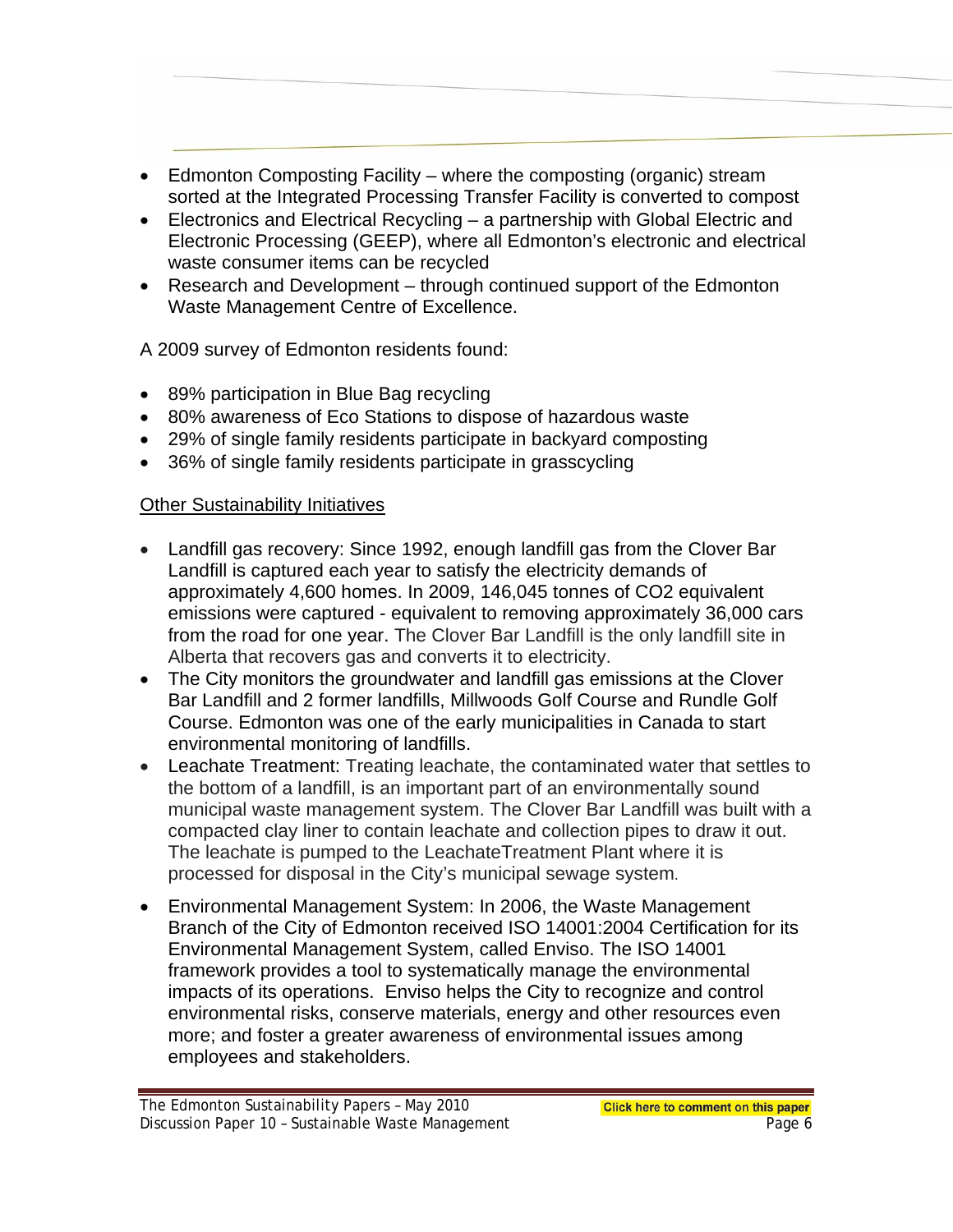#### Future Sustainability Initiatives

- Closed loop recycling: a partnership with Greys Paper Recycling Industries to build paper production and recycled glass/aggregate brick manufacturing facilities at the EWMC
- Enhanced construction and demolition waste recycling at the Edmonton Waste Management Centre: development of a commingled construction and demolition waste recycling operation to handle up to 50% of material generated in Edmonton
- Recycling collection service for commercial sector: establish a presence in commercial collection for collection and processing of refuse and recyclables
- Alternate fuel sources from waste products: use ethanol produced at the Edmonton Biofuels Facility to fuel waste collection vehicles.

## **Trends in Waste Generation**

Edmonton's per capita residential waste production decreased from 363 kg per person per year in 1997, to 350 kg per person per year in 2009. This includes both recyclable materials (collected in blue bags, bins and depots) and garbage (destined for the city's compost facility or landfill).

There are many contributing factors for the recent decreases in waste collected in 2008 and 2009. For example, 2009 saw an increase in citizen visits to the Eco Stations. The three Eco Stations received 183,359 visits in 2009, a 4 % increase over 2008. The reduction in economic activity in the Edmonton region has likely resulted in lower levels of consumption. Also, public education efforts are aimed at encouraging residents to reduce waste, such as the Master Composter Recycler Program which has trained over 645 volunteers since 1991.

Another positive trend over the past decade has been the increase in recycling as a proportion of the total residential waste stream, as shown in the chart below. In 1997, 11.9% of residential waste collected was recyclable material. In 2009, 19% of the residential waste stream was recycled through the use of blue bags, blue bins, and recycling depots.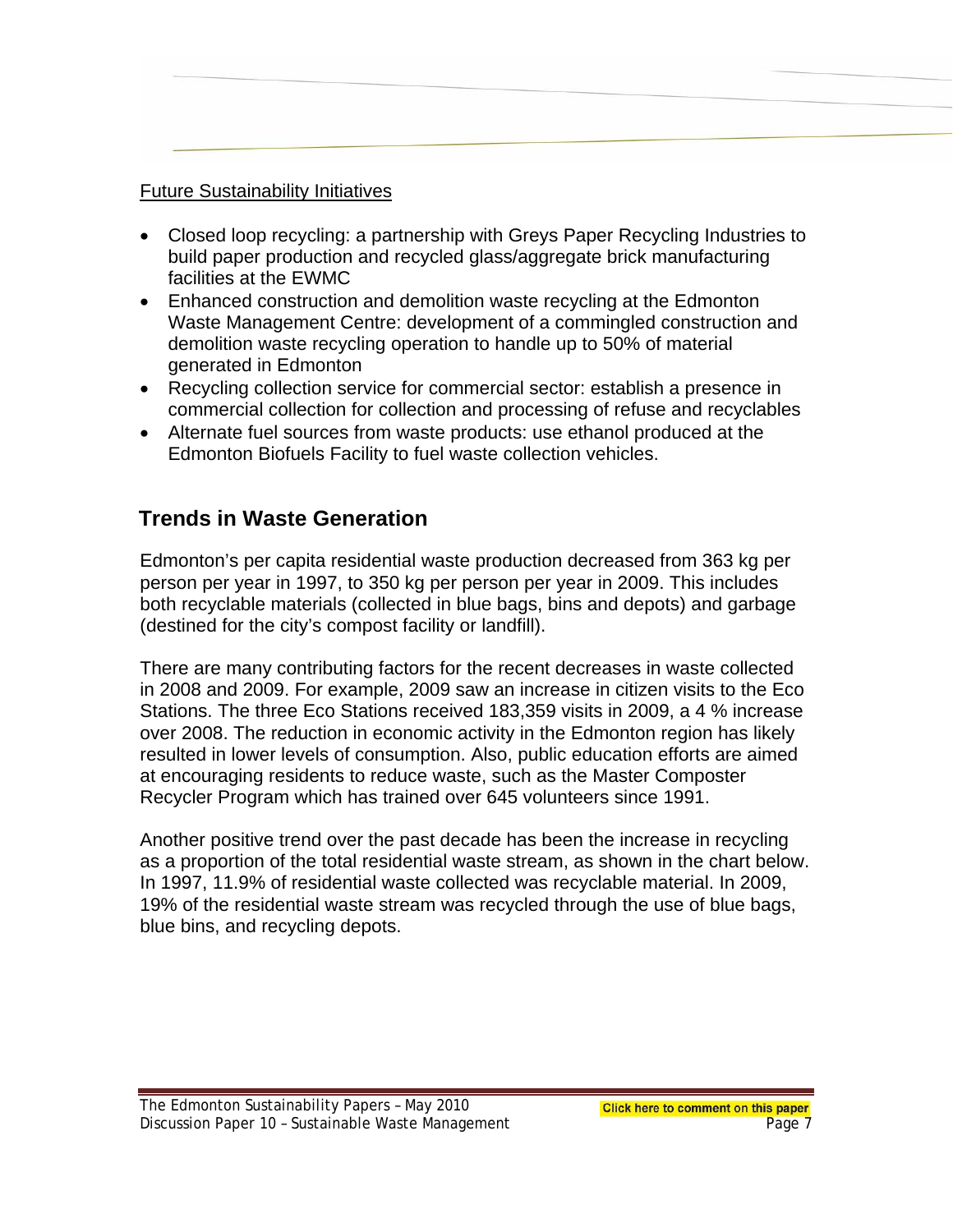

Tonnes of Residential Waste Collected



Eco Station Visits in Edmonton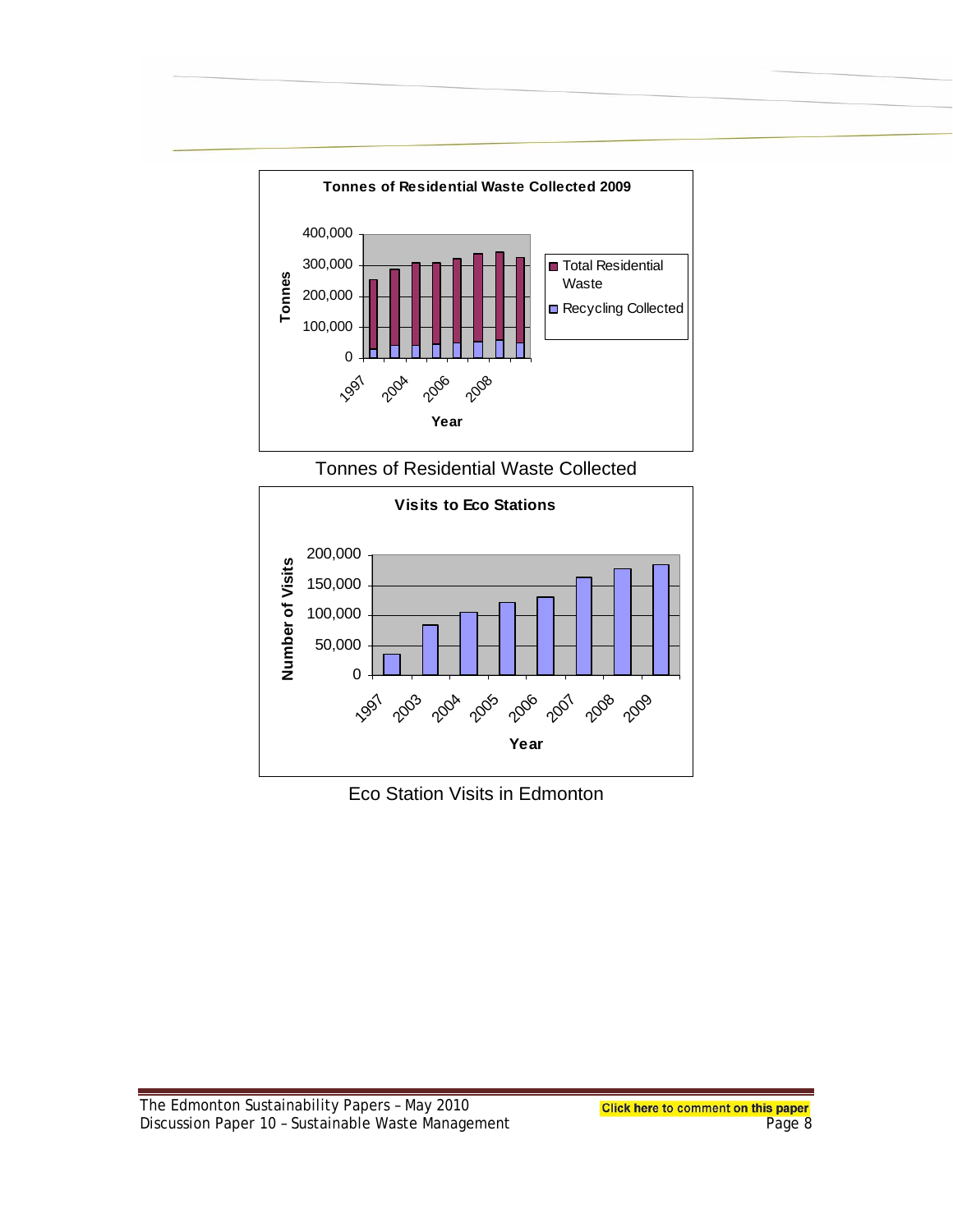

Waste Collected through Recycling Programs

# **Regional/Provincial Context**

The Provincial Government's waste strategy, Too Good to Waste, identifies a goal of recycling and recovering 80% of Alberta's waste and disposing 20%, as opposed to the current 20% recycling and recovery and 80% disposal. Based on 2004 data, Albertans produce more waste per capita than any other province in Canada. However, Alberta has achieved significant results in waste management. For example, Alberta was one of the first provinces to implement a number of province-wide stewardship programs to increase recovery and recycling rates for beverage containers, used oil, scrap tires, electronics and paint.

The province is currently developing a leaf & yard waste strategy and is working towards 2 new stewardship programs:

- a construction and demolition stewardship program
- a packaging and printed material stewardship program.

Construction and demolition waste makes up close to one quarter of waste sent to landfill in Alberta. It is estimated that no more than 10 to 15 per cent of all C&D waste materials are currently being recycled. A provincial construction and demolition waste reduction program will help provide incentives to reduce, reuse, and recycle more of this waste stream. This program is expected to be implemented by the province in late 2011 or 2012. One of its key recommendations is a deposit-refund program whereby builders apply for a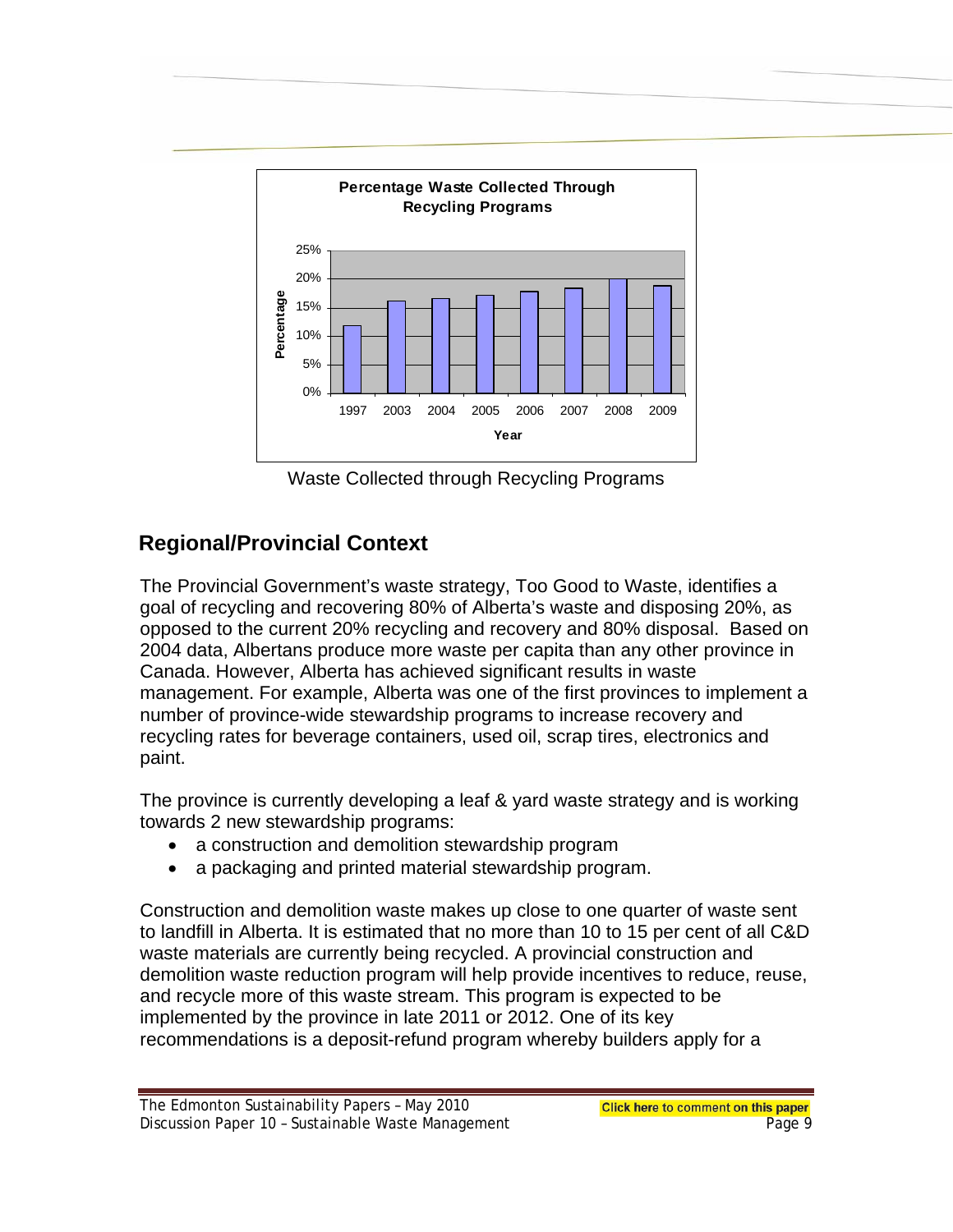refund of their pre-development deposit by submitting documentation of material diverted for recycling and waste sent for disposal.

The City of Edmonton is well positioned to participate in the C&D program. In 2008, the City started to accept segregated C&D waste at reduced landfill rates, at the EWMC. Starting in 2011, mixed loads of construction and demolition waste will be accepted for processing. In 2009, 36,376 tonnes of C&D waste was accepted for recycling. The City also recycles over 100,000 tonnes of asphalt and concrete into aggregate and recycles over 80 percent of its road sand annually.

The City of Edmonton has representation on the Capital Region Waste Minimization Advisory Committee. This committee was established in 1992 and has representation from 20 municipalities in the Capital Region. The mission of the committee is to provide a forum for information sharing and to bring together stakeholders in cooperative, collaborative efforts to facilitate joint waste minimization solutions.

# **Solid Waste Issues and Opportunities**

1 ) Waste processing for non-residential sector

An estimated 60% of all waste generated in Edmonton is from the non-residential sector. This sector participates in limited recycling and waste reduction activities, generally using private service providers. The waste streams from this sector arriving at the Edmonton Waste Management Centre (EWMC) and at the other disposal sites in the area contain a range of materials that could be recycled including organics, paper, cardboard and plastics.

The new Integrated Pre-processing and Transfer Facility at the EWMC provides, for the first time, the opportunity to extract recyclables from non-residential loads arriving at the EWMC. Ì

In 2010, the City of Edmonton is establishing a commercial collection service to influence recycling in the commercial sector. The City will offer commingled (mixed waste and recyclables) collection services to businesses, in response to a demand from businesses who want to practice more sustainable waste management and recycle more than paper and cardboard. This service is made possible by development of the City's Integrated Processing and Transfer Facility, which is also available for use by private haulers.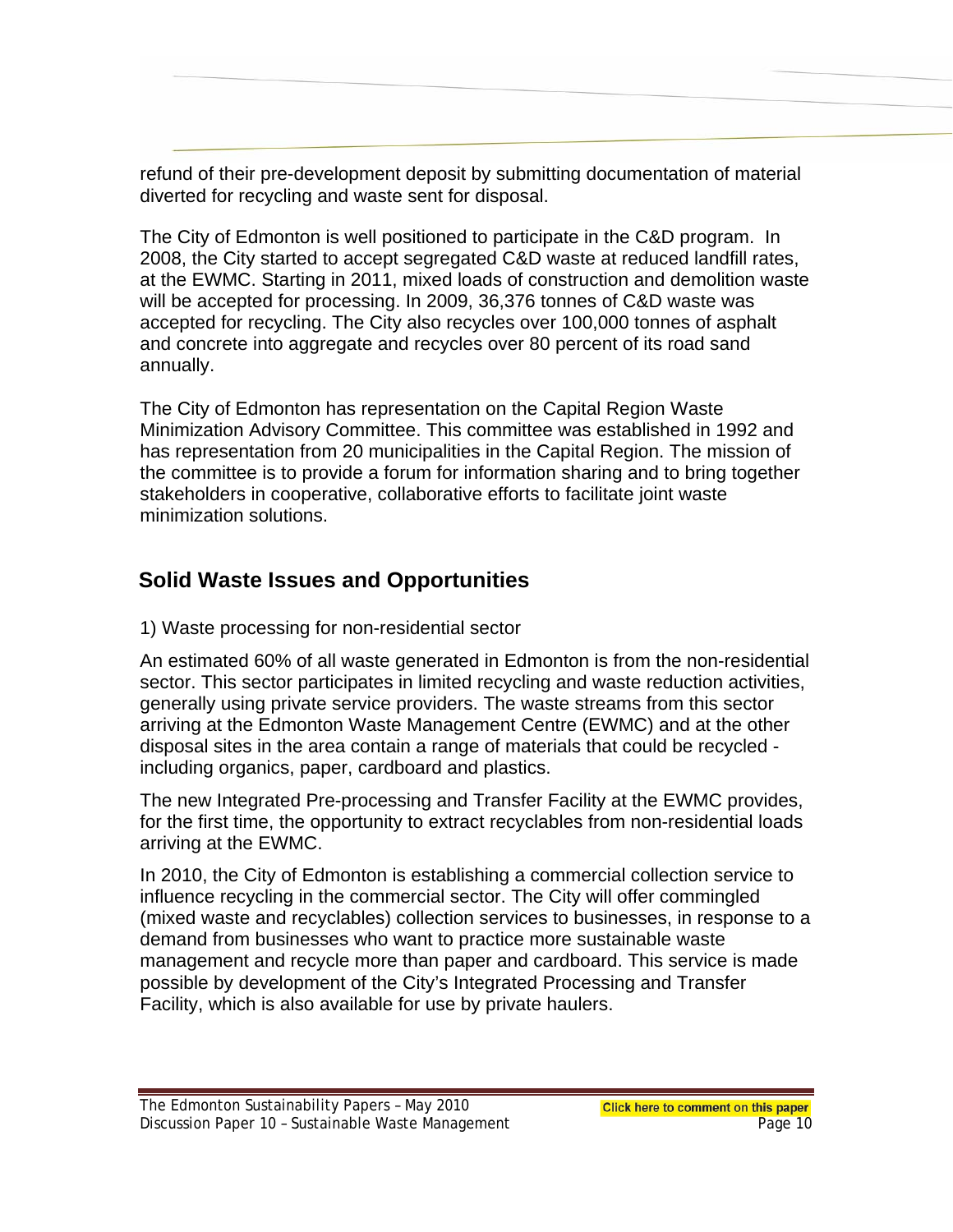2) Operating a waste management system without landfill

Edmonton landfill diversion rates are the highest in the country and a wide array of technologies and processes have been and will be applied in the coming years to achieve a 90% residential waste diversion rate. Edmonton's focus on a sustainable system that will not burden future generations provides ongoing opportunities and also challenges in further optimizing existing waste management programs and developing new initiatives with improved triple bottom line benefits. For the City of Edmonton, the commitment to enhanced citizen engagement and investment and support of research & development represents two of the most important tools to achieve its goals.

### **Conditions required over the long term for Edmonton to be sustainable.**

Commitment to research and innovation: Edmonton has developed a waste system that is becoming less dependent on landfill and is focused on recovering value from waste. Our long term leadership and sustainability requires a continued commitment to research and innovation in areas such as creating alternate fuel from waste and closed loop recycling.

The City of Edmonton is a founding member of the Edmonton Waste Management Centre of Excellence (www.ewmce.com), designed to advance research, technology demonstration, and practitioner training in waste management. The Centre of Excellence is a non-profit corporation that offers services and expertise in sustainable management of municipal, industrial and agricultural solid waste and wastewater. The City will continue to collaborate with the Centre of Excellence and private sector companies in various research activities to develop new technologies that can be applied in a practical manner to Edmonton's operations. One example of this is the road sand recycling project which now enables the City to recover and reuse 80% of its road sand.

Citizen engagement: Edmonton's successful waste management system is the result of a strong collaboration between the City and its residents. The residents of Edmonton have consistently voiced and demonstrated their desire for a sustainable system that will not burden future generations. They recognize that Edmonton's system is comprehensive and environmentally sound. The City has a responsibility to continue to respond to the needs and requests of the community it serves.